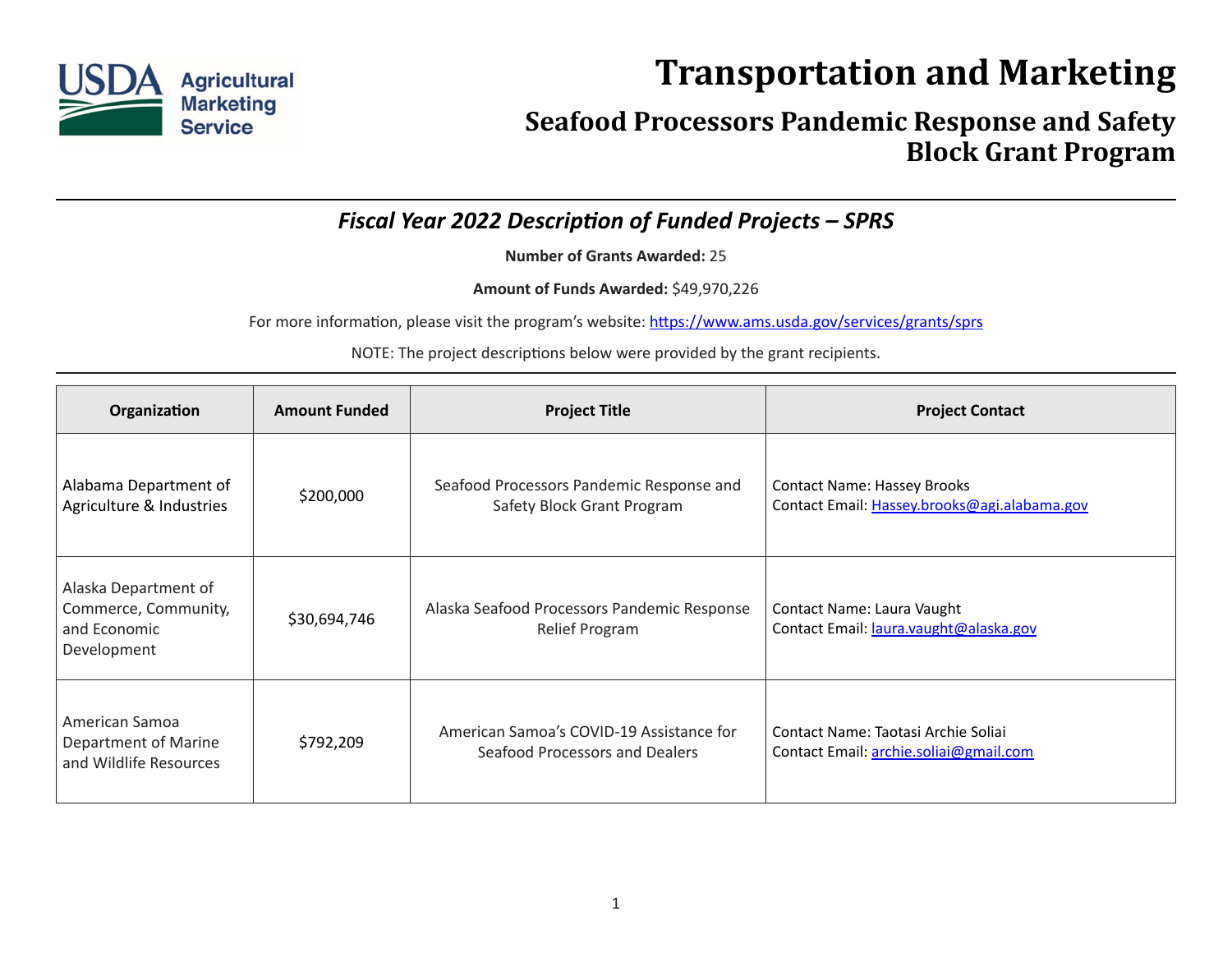| Organization                                                                      | <b>Amount Funded</b> | <b>Project Title</b>                                                                     | <b>Project Contact</b>                                                          |
|-----------------------------------------------------------------------------------|----------------------|------------------------------------------------------------------------------------------|---------------------------------------------------------------------------------|
| California Salmon Council                                                         | \$510,912            | California Seafood Processors Pandemic<br>Response and Safety Block Grant Program Effort | <b>Contact Name: David Goldenberg</b><br>Contact Email: dgoldenberg@ucdavis.edu |
| <b>Connecticut Department</b><br>of Energy and<br><b>Environmental Protection</b> | \$200,000            | CT Seafood Processors Pandemic Response and<br>Safety (SPRS) Block Reimbursement Program | Contact Name: Anthony Petrillo<br>Contact Email: tony.petrillo@ct.gov           |
| Delaware Department of                                                            | \$200,000            | FY22 Seafood Pandemic Response and Safety                                                | Contact Name: Stacey Hofmann                                                    |
| Agriculture                                                                       |                      | <b>Block Grant Pro-gram</b>                                                              | Contact Email: stacey.hofmann@delaware.gov                                      |
| Florida Fish and Wildlife                                                         | \$516,208            | Florida Seafood Processors COVID-19 Relief                                               | <b>Contact Name: Daniel Ellinor</b>                                             |
| <b>Conservation Commission</b>                                                    |                      | Program                                                                                  | Contact Email: Daniel.Ellinor@MyFWC.com                                         |
| Georgia Department of                                                             | \$200,000            | Georgia Seafood Covid Optional Relief Effort                                             | Contact Name: Jen Erdmann                                                       |
| Agriculture                                                                       |                      | (GSCORE)                                                                                 | Contact Email: jen.erdmann@agr.georgia.gov                                      |
| Hawaii Department of                                                              | \$200,000            | Hawaii Seafood Processors Pandemic Response                                              | <b>Contact Name: Todd Low</b>                                                   |
| Agriculture                                                                       |                      | and Safety Grant Program                                                                 | Contact Email: todd.e.low@hawaii.gov                                            |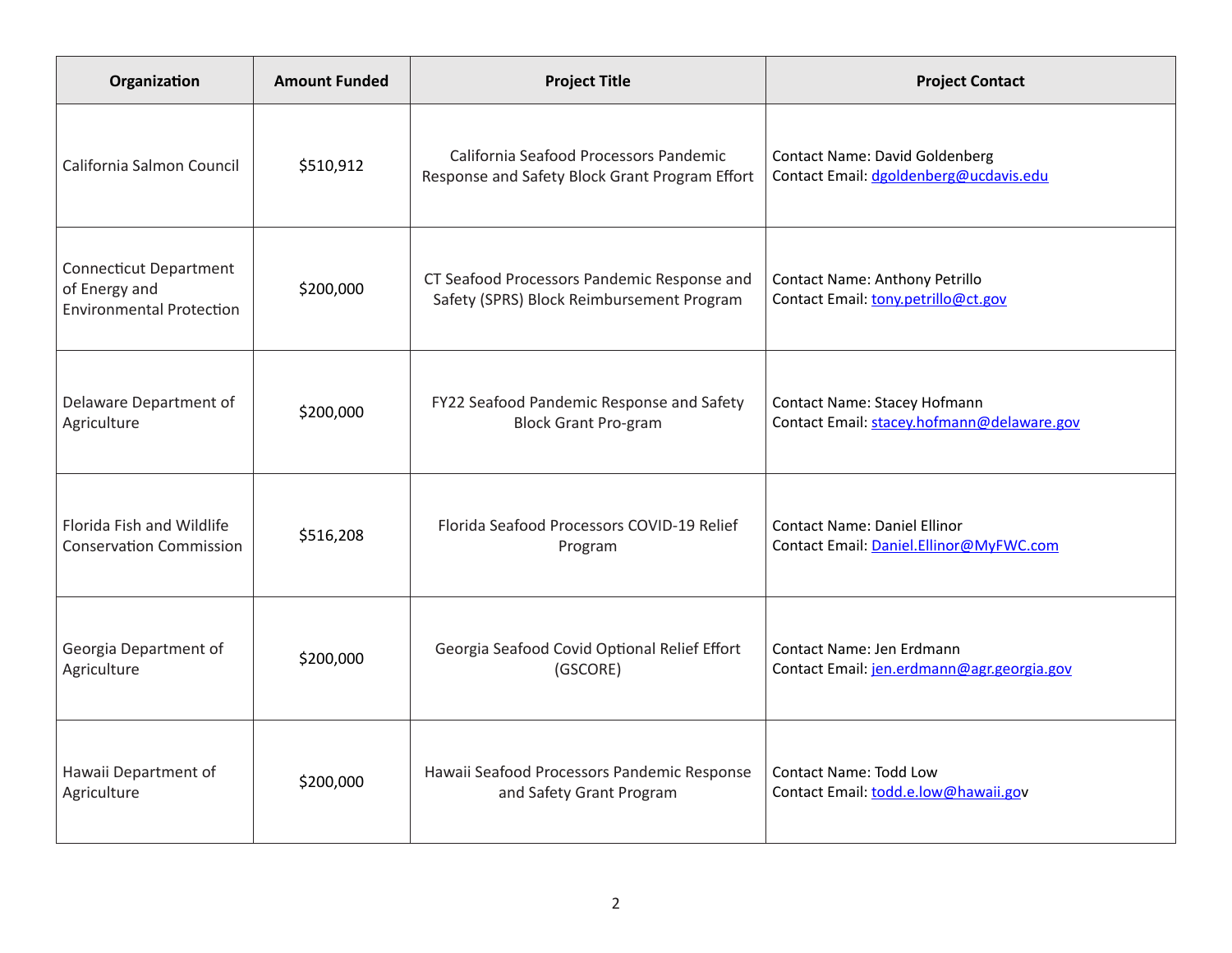| Organization                                                             | <b>Amount Funded</b> | <b>Project Title</b>                                                                                                                 | <b>Project Contact</b>                                                                 |
|--------------------------------------------------------------------------|----------------------|--------------------------------------------------------------------------------------------------------------------------------------|----------------------------------------------------------------------------------------|
| Louisiana Agricultural<br><b>Finance Authority</b>                       | \$4,229,669          | Louisiana Seafood Processors Pandemic<br>Response and Safety Program (LSPPRS)                                                        | Contact Name: Michelle Ribera<br>Contact Email: Michelle@Idaf.state.la.us              |
| Maine Department of<br><b>Marine Resources</b>                           | \$850,184            | Maine Seafood Dealer and Processors Covid-19<br>Response and Safety Grant Program                                                    | <b>Contact Name: Meredith Mendelson</b><br>Contact Email: Meredith.Mendelson@maine.gov |
| Maryland Department of<br>Agriculture                                    | \$222,673            | Maryland Department of Agriculture - SPRS Grant   Contact Name: Stone Slade<br>Application                                           | Contact Email: stone.slade@maryland.gov                                                |
| Commonwealth of<br>Massachusetts, Division of<br><b>Marine Fisheries</b> | \$1,104,725          | Massachusetts Seafood Processors Pandemic<br>Response and Safety Block Grant Program                                                 | Contact Name: Stephanie Cunningham<br>Contact Email: stephanie.cunningham@mass.gov     |
| Michigan Department<br>of Agriculture & Rural<br>Development             | \$200,000            | Michigan Seafood Processors Pandemic Relief<br>Program                                                                               | Contact Name: Nathaniel Engle<br>Contact Email: englen@michigan.gov                    |
| Mississippi Department of<br><b>Marine Resources</b>                     | \$1,606,446          | Seafood Processors Pandemic Response and<br>Safety (SPRS) Block grant Program - Mississippi<br><b>Department of Marine Resources</b> | <b>Contact Name: Leslie Brewer</b><br>Contact Email: Leslie.Brewer@dmr.ms.gov          |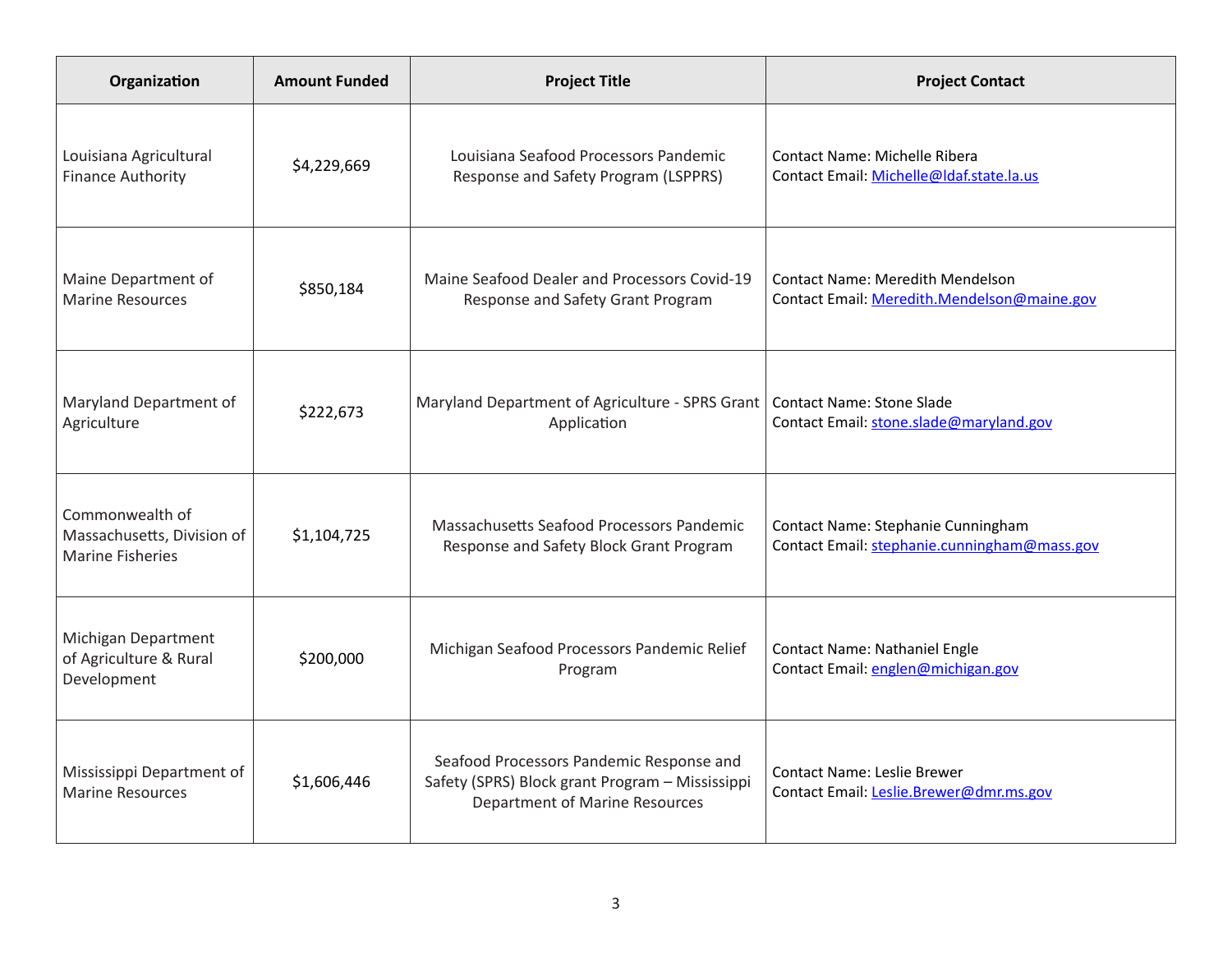| Organization                                                         | <b>Amount Funded</b> | <b>Project Title</b>                                                                                                                                                                           | <b>Project Contact</b>                                                         |
|----------------------------------------------------------------------|----------------------|------------------------------------------------------------------------------------------------------------------------------------------------------------------------------------------------|--------------------------------------------------------------------------------|
| New Hampshire<br>Department of Fish and<br>Game                      | \$200,000            | Seafood Processors/ Dealers USDA COVID-19<br><b>Related Expenses</b>                                                                                                                           | Contact Name: Randy L. Curtis<br>Contact Email: Randy.L.Curtis@wildlife.nh.gov |
| New Jersey Department of<br><b>Environmental Protection</b>          | \$826,807            | New Jersey Seafood Processor COVID-19<br>Assistance Program                                                                                                                                    | Contact Name: Kelly O'Neill<br>Contact Email: Kelly.oneill@dep.nj.gov          |
| New York State<br>Department of<br>Environmental<br>Conservation     | \$200,000            | NYSDEC Seafood Shipper, Dealer, Processor<br>Pandemic Response and Safety Grant                                                                                                                | Contact Name: Maureen Davidson<br>Contact Email: maureen.davidson@dec.ny.gov   |
| North Carolina<br>Department of Agriculture<br>and Consumer Services | \$279,234            | North Carolina Seafood Processor Pandemic<br>Response Program 2021                                                                                                                             | <b>Contact Name: Ron Fish</b><br>Contact Email: ron.fish@ncagr.gov             |
| Oregon State Department<br>of Agriculture                            | \$1,532,089          | Assistance for Oregon seafood processing<br>facilities and pro-cessing vessels in defraying the<br>expenses preparing for, prevent-ing exposure to,<br>and responding to the COVID-19 pandemic | Contact Name: Erick Garman<br>Contact Email: Erick.Garman@oda.oregon.gov       |
| Rhode Island Department<br>of Environmen-tal<br>Management           | \$371,412            | Seafood Processors Pandemic Response and<br>Safety Grant Pro-gram for Rhode Island                                                                                                             | Contact Name: Dan Costa<br>Contact Email: dan.costa@dem.ri.gov                 |